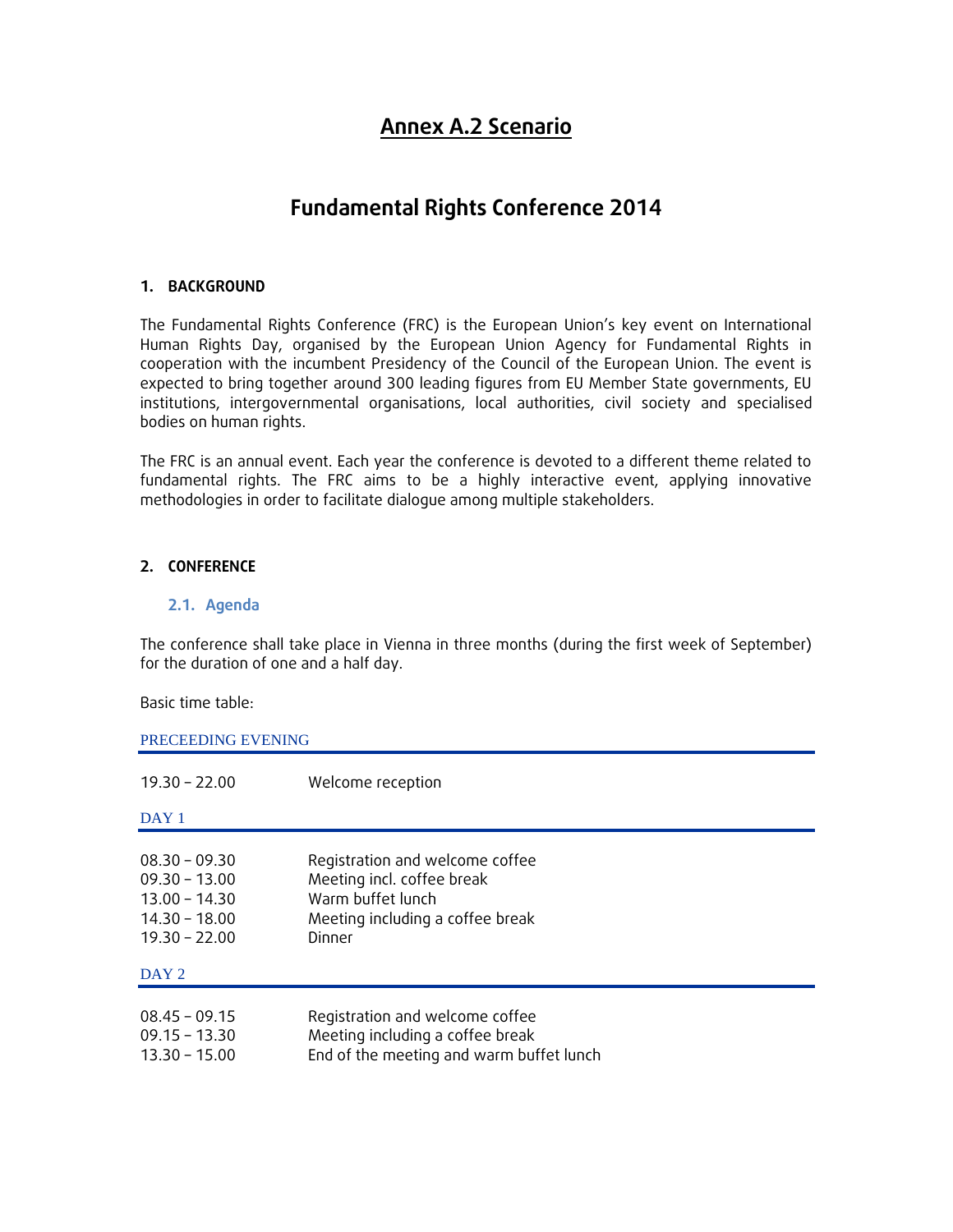The contractor is expected to generate a draft agenda which enables the Conference to be a highly interactive event, applying innovative methodologies in order to facilitate dialogue among multiple stakeholders taking the high level nature of participants into consideration. Space shall be given to stakeholders as well to showcase their work.

## **2.2. Advice and input on the organisational matters related to the conference**

The contractor is expected to provide advice and input for the following tasks:

- Design of the programme,
- Registration process of participants,
- Communication activities with participants, updates etc.,
- Design of exhibition / information space (interactive stands run by FRA partners, including civil society and international organisations),
- Logistical arrangements,
- Any technical equipment needed (i.e. online voting),
- Stage planning,
- Human resources dedicated to the event,
- Time lines.

### **2.3. Minimum requirements**

- Up to 300 participants (covered by the FRA);
- A welcome reception shall take place the evening before the conference;
- A dinner shall take place in the evening of the first day;
- Moderator for the duration of the meeting/during plenary discussions;
- Photographer;
- Interpretation EN/FR for the whole duration of the meeting and in all working groups;
- Rooms for 5 working groups,
- Conference secretariat equipped with laptop, printer, copy machine, stable internet connection;
- WIFI throughout the venue,
- Space for exhibitions (for up to 8 stakeholders to showcase their work),
- Live streaming during the entire meeting,
- Info packs, badges for participants,
- Production and print of a brochure (A5 format and 24 pages in total),
- Production and print of 10 posters (A0 format),
- Registration process and participants management,
- Travel and accommodation arrangements for 300 participants,
- Shuttle services (if applicable),
- Catering during the conference,
- Security measures, emergency measures (medical personnel).

#### Financial offer:

- Please ensure that all the minimum requirements as outlined and your respective management fees are included.
- Flights/travel will be evaluated with an average price of EUR 450.00 per person to allow better comparison.